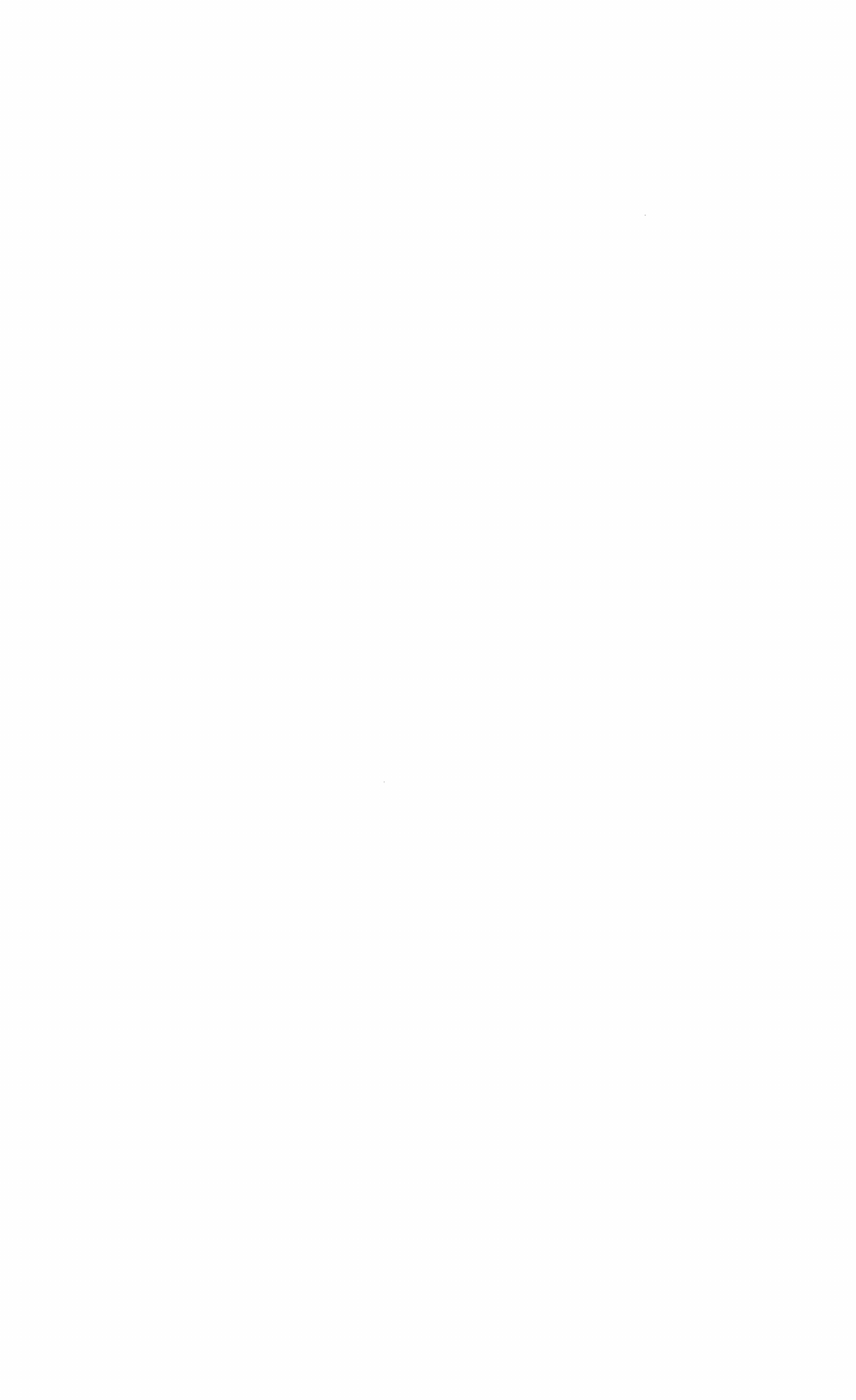| <b>JUNE</b>      | 5TH   | $*$ 19TH    |
|------------------|-------|-------------|
| <b>JULY</b>      | 3RD   | 17TH        |
| <b>AUGUST</b>    | 7TH   | <b>21ST</b> |
| <b>SEPTEMBER</b> | **4TH | <b>18TH</b> |
| <b>OCTOBER</b>   | 2ND   | <b>16TH</b> |
| <b>NOVEMBER</b>  | 6TH   | 20TH        |
| <b>DECEMBER</b>  | 4TH   | <b>18TH</b> |

-----~----,,-----~ \_\_\_\_\_\_ I \_\_\_\_\_\_ ---

L\_l

Mrs. Ralph stated the proposed calendar included the days for special events being held in the County during the regular scheduled Board meeting<br>times and dates. Those changes are April 17<sup>th</sup>, June 19<sup>th</sup> and September 4<sup>th</sup> meeting times.  $\,$  April 17 $\,^{\text{th}}$  and June 19 $^{\text{th}}$  meeting would be rescheduled for l0:00  $\,$ A.M. and the September 4"' meeting rescheduled to meet at 1:00 P.M.  $\,$ 

Upon motion of Mr. Haraway, Seconded by Mr. Clay, Mr. Haraway, Mr. Clay, Mr. Bowman, Mr. Bracey voting "Aye,'

BE IT RESOLVED by the Board of Supervisors of Dinwiddie County, Virginia, that the following meeting schedule is established for the regular meetings of the Board of Supervisors for the calendar year of 2002.

THE FIRST MEETING OF EACH MONTH, HELD ON THE FIRST WEDNESDAY, WILL BE AT 7:30 P.M.

\*APRIL  $17<sup>th</sup>$  AND JUNE  $19<sup>th</sup>$  MEETINGS WILL BE HELD AT 10:00 A.M.

\*\* SEPTEMBER 4<sup>th</sup> MEETING WILL BE HELD AT 1:00 P.M.

THE SECOND MEETING OF EACH MONTH, HELD ON THE THIRD WEDNESDAY, WILL BE AT 2:00 P.M.

ALL REGULAR AND MAKEUP MEETINGS WILL BE HELD IN THE PAMPLIN ADMINISTRATION BUILDING, BOARD MEETING ROOM, 14016 BOYDTON PLANK ROAD, DINWIDDIE, VIRGINIA 23841.

IN RE: \_\_\_\_\_\_\_\_\_\_ AUTHORIZATION FOR COUNTY TO ADOPT STATE HOLIDAYS APPROVED BY THE GOVERNOR

Mrs. Ralph passed out a copy of the approved State holidays. In order to simplify things for the year, she asked the Board to adopt the State calendar to include authorizing any additional holidays the Governor may designate. The holidays are the same as last year. This calendar includes Friday, January 18, for Lee-Jackson Day and Monday, January 21, for Martin Luther King Day. Those two- (2) holidays were incorporated into the Personnel Policies last year so long as the State holidays remain that way. If the Friday holiday is at any time eliminated by the State, the County will also eliminate it. We would like to get those holidays approved along with any other days the Governor might declare. Then we can do our planning for the County Offices and we won't have to wait and bring them back to you for approval each time.

Upon Motion of Mr. Bowman, Seconded by Mr. Clay, Mr. Clay, Mr. Haraway, Mr. Bowman, Mr. Bracey voting "Aye",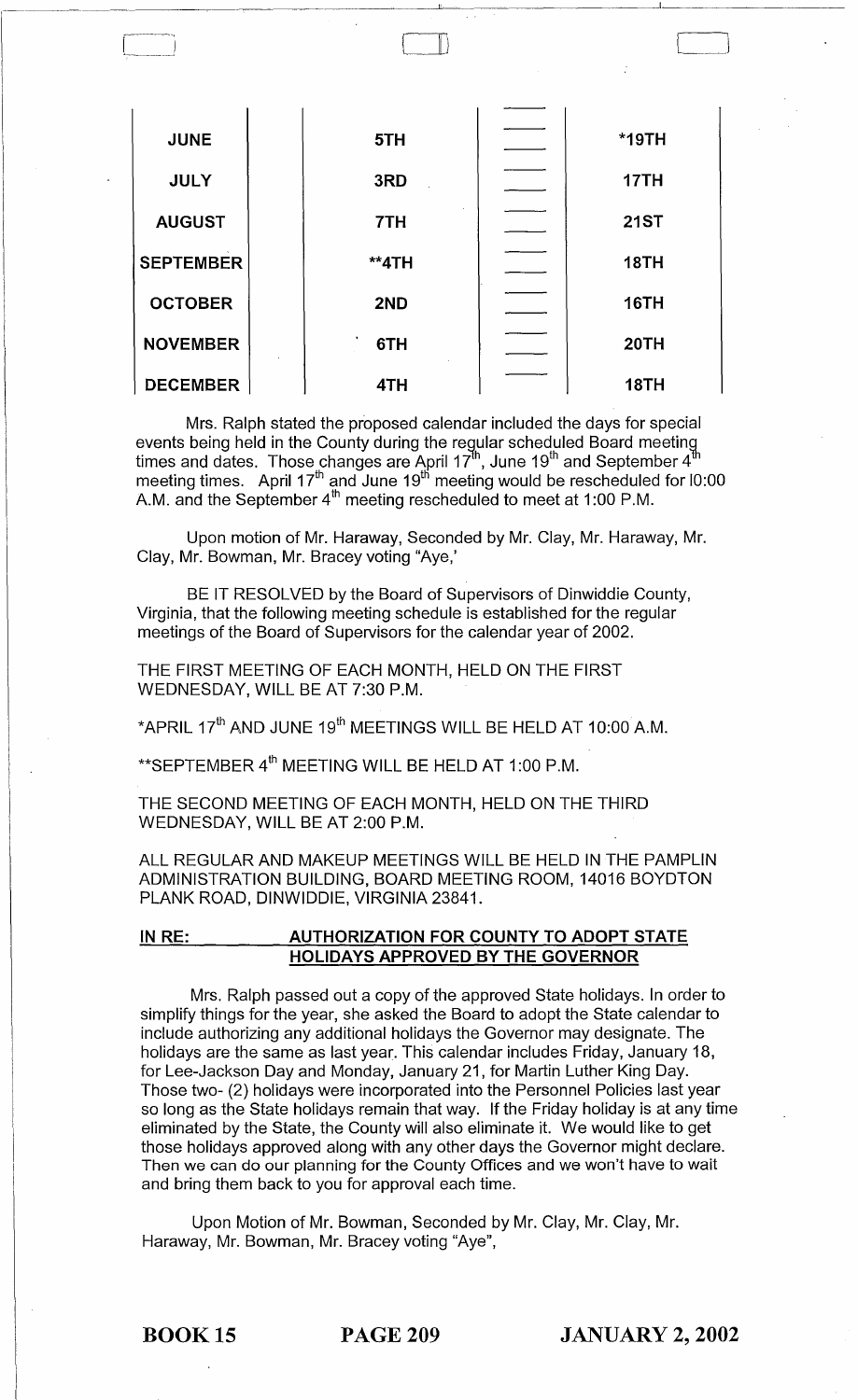BE IT RESOLVED by the Board of Supervisors of Dinwiddie County, Virginia that the County employees will be allowed to observe State holidays, along with days granted by the Governor in addition to the approved State Holidays.

## MR. EDWARD A. BRACEY, JR., ASSUMED THE CHAIR.

### IN RE: ACCEPTANCE BY CHAIRMAN

Mr. Bracey thanked the Board for their vote of confidence and stated he would try to do the best job he could during the coming year.

#### IN RE:  $\frac{1}{10}$   $\frac{1}{10}$   $\frac{1}{10}$  AMENDMENTS TO THE AGENDA

Mr. Bracey asked if there were any amendments to the agenda.

Mrs. Ralph stated she would like to move Item  $9 -$  Public Safety Building Bids after Closed Session and add, under Agenda Item 12, Closed Session the following:

■ Personnel Matters, § 2.21-344 A.1 of the Code of Virginia (Candidates for employment OR the assignment, appointment, promotion, performance, demotion, discipline, salaries, compensation, resignation of employees) Administration and Public Safety

■ Consultation with legal counsel, § 2.21-344 A. 7 of the Code of Virginia,

(consultation with legal counsel and briefings by staff members and consultants about actual or probable and public discussion would adversely affect the negotiating or litigating posture of the County or Town  $-$  OR  $-$  consultation with legal counsel regarding specific legal matters that require legal advice) Public Safety Building Bids

■ Real Property - §2.2-3711 A. 3 of the Code of Virginia Acquisition of real property for public purpose OR the disposition of government owned property where public discussion would jeopardize the County's or Town's bargaining or negotiating position

Upon Motion of Mr. Bowman, Seconded by Mr. Clay, Mr. Clay, Mr. Haraway, Mr. Bowman, Mr. Bracey voting "Aye",

BE IT RESOLVED by the Board of Supervisors of Dinwiddie County, Virginia that the above amendments to the Agenda are hereby approved.

#### IN RE: MINUTES

Upon Motion of Mr. Clay, Seconded by Mr. Haraway, Mr. Haraway, Mr. Clay, Mr. Bowman, Mr. Bracey voting "Aye",

BE IT RESOLVED by the Board of Supervisors of Dinwiddie County, Virginia that the minutes of the December 19, 2001 Continuation Meeting and the December 19, 2001 Regular Meeting are approved in their entirety.

#### IN RE: CLAIMS

Mr. Bracey questioned why a payment to Wheel Service on page 4 would be charged for "investigative supplies" and under the description it is for "wrecker service". He asked the County Administrator to check to see if the charge had been miscoded. Mrs. Ralph stated she would look into it.

Upon Motion of Mr. Haraway, Seconded by Mr. Clay, Mr. Haraway, Mr. Bowman, Mr. Clay, Mr. Bracey voting "Aye",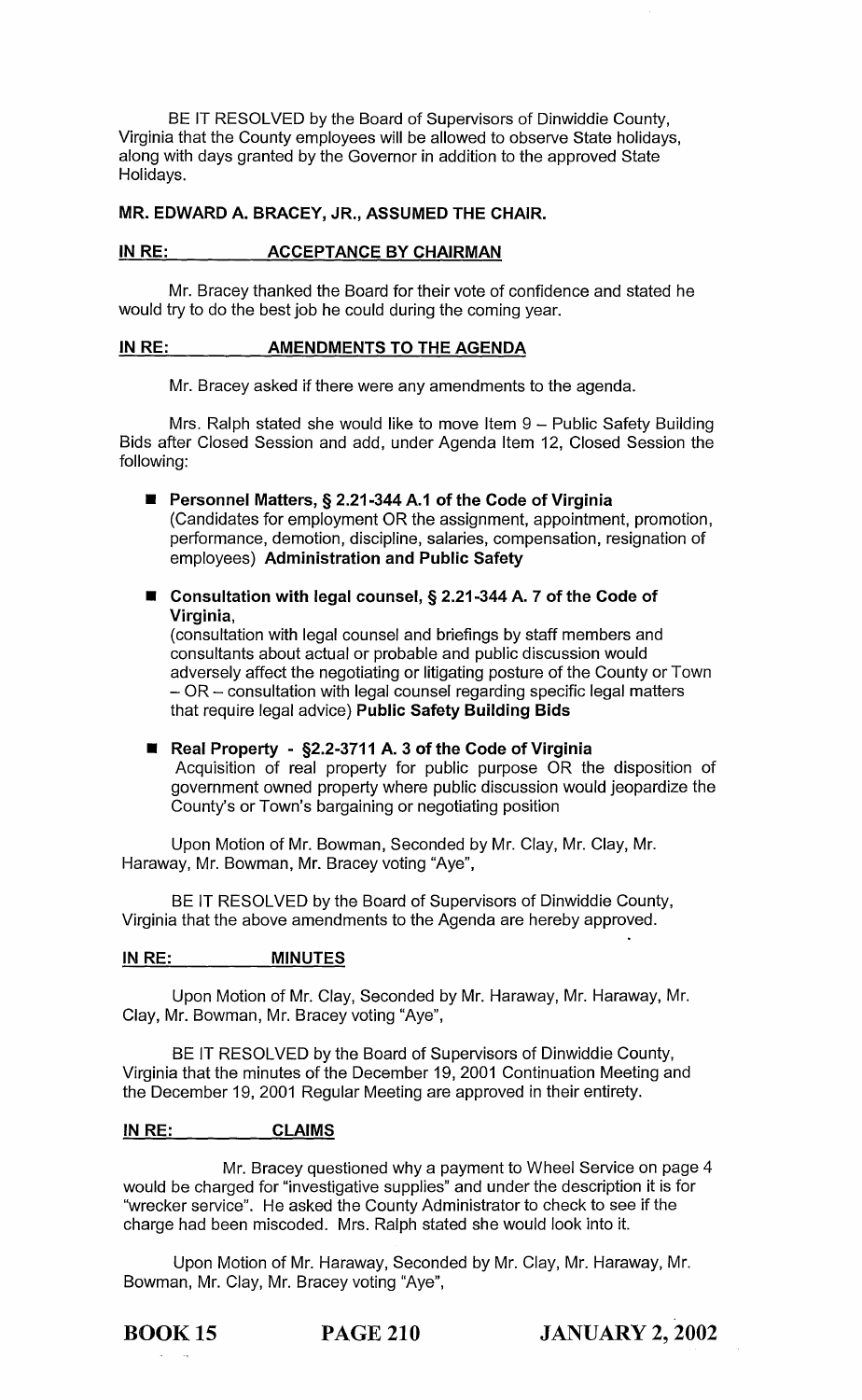BE IT RESOLVED by the Board of Supervisors of Dinwiddie County, Virginia that the following claims are approved and funds appropriated for same using checks numbered 1028726 through 1028929 (void check(s) numbered 1028725, 1028807, 1028876, 1028895, and 1028898) for:

 $\mathbb D$ 

#### Accounts Payable:

| (101) General Fund            | \$320,477.49   |
|-------------------------------|----------------|
| (103) Jail Commission         | \$<br>190.62   |
| (104) Marketing Fund          | \$<br>.00      |
| (222) E911 Fund               | \$<br>450.81   |
| (223) Self Insurance Fund     | \$<br>.00      |
| (225) Courthouse Maintenance  | \$<br>5,108.69 |
| (226) Law Library             | \$<br>186.38   |
| (228) Fire Programs & EMS     | \$<br>69.00    |
| (229) Forfeited Asset Sharing | \$<br>401.95   |
| (304) CDBG Grant Fund         | \$<br>33.78    |
| (305) Capital Projects Fund   | 68,644.77      |
| (401) County Debt Service     | .00            |
|                               |                |

#### TOTAL

\$ 407,565.31

#### PAYROLL 12/21/01

| (101) General Fund | \$382,252.87 |
|--------------------|--------------|
| (222) E911 Fund    | .00          |
| (304) CDBG Fund    | \$3,390.42   |
|                    |              |

# TOTAL

\$ 385,643.29

### IN RE: DINWIDDIE ELEMENTARY SCHOOL RENOVATION PROJECT - REQUISITION NUMBER 36 (IDA1997A-TRANSFERRED PROCEEDS - #12/18/02)

Mrs. Ralph stated the following invoices are included in Payment Request Number 36 (IDA1997A - #Transferred Proceeds - 12/18/02):

| <b>Southwood Builders</b><br>Lucas Electric<br>CWD&G | \$17,574.00<br>1.089.00<br>24,865.00 |
|------------------------------------------------------|--------------------------------------|
| Joiner's Service                                     | 275.79                               |
| <b>TOTAL REQUISITION #36</b>                         | \$43,803.79                          |

#### TOTAL REQUISITION #36

Mrs. Ralph stated these invoices have been reviewed and approved by the Superintendent.

Upon Motion of Mr. Clay, Seconded by Mr. Bowman, Mr. Haraway, Mr. Clay, Mr. Bowman, Mr. Bracey voting "Aye",

BE IT RESOLVED by the Board of Supervisors of Dinwiddie County, Virginia that Requisition Number 36 (IDA1997A - Transferred Proceeds- #12/18/02) in the amount of \$43,803.79 be approved and funds appropriated for CIP expenses from the Dinwiddie Elementary School Project Account.

#### INRE: CITIZEN COMMENTS

------------------------------------------------

Mr. Bracey asked if there were any citizens signed up to speak or present who wished to address the Board during this portion of the meeting.

I

I,

BOOK 15 PAGE 210 JANUARY 2, 2002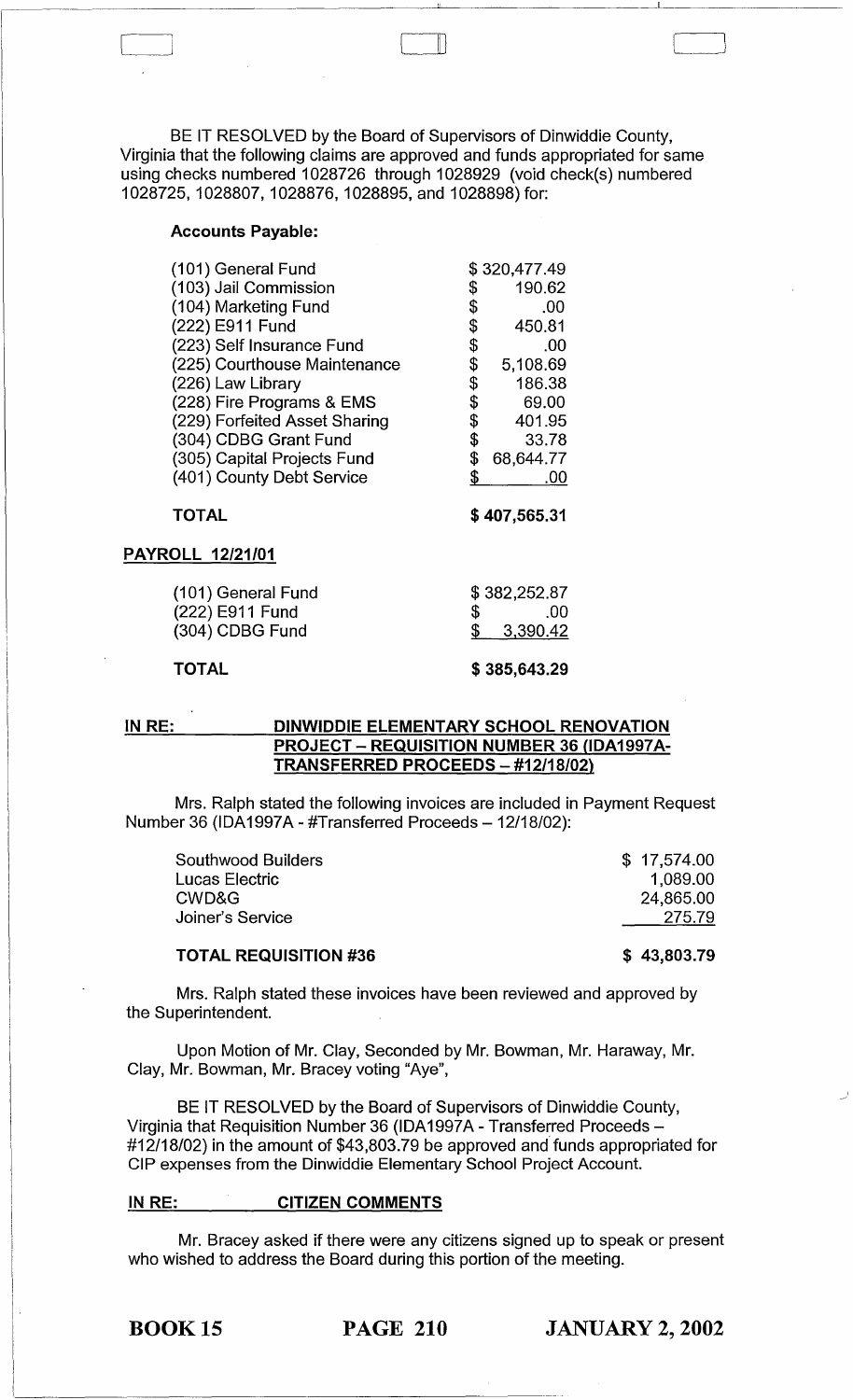The following citizens came forward to address the Board:

- 1. Ms. Merlin Howerton, McKenney, Virginia, came forward and voiced her concerns about the Board adopting the Revenue Recovery Program. She commented there are a lot of elderly citizens in the McKenney area and this extra expense would be a hardship on them. She stated there were ways the County could cut costs and not charge citizens for ambulance service. She also presented the Board a petition with 300 names in opposition to it.
- 2. Mrs. Anne Scarborough came forward and commented on the following issues:
	- a. The cost of removal and demolition of the mobile units at the old Northside Elementary School.
	- b. The charges for the Board members rooms for the VACo Convention at The Homestead.

There being no additional names Mr. Bracey closed the Citizen Comments and moved forward.

### IN RE: STATEMENT PRIOR TO PUBLIC HEARING

Mr. William C. Scheid, Planning Director, came forward to make the following statement prior to the Public Hearings.

"As previously requested by the Board of Supervisors, Draft copies of the Planning Commission Meeting minutes have been made available to the public prior to this meeting as well as copies on the table at the rear of this meeting room. The purpose of doing so is to expedite the hearing process without compromising the publics' access to pertinent information. It is noted that the Board has been given various information on all of the hearing(s) to include, the application, zoning map, adjacent property owner list, locational map(s), proffers (if applicable), soils data, comprehensive land use maps and references, etc. With this information noted, I will proceed with the case(s)."

#### IN RE: PUBLIC HEARING - P-01-9 - HANS SPOHR - REZONING REQUEST

This being the time and place as advertised in the Dinwiddie Monitor on December 19, 2001 and December 26, 2001, for the Board of Supervisors of Dinwiddie County, Virginia to conduct a Public Hearing to receive public comment on a rezoning application submitted by Hans Spohr. Mr. Hans Spohr, is seeking a rezoning of approximately 1.6 acres of his 11 acre tract of land from Agricultural, general A-2 to Business, general, B-2. The applicant is requesting the rezoning for the purpose of re-establishing a restaurant (The Georgian Rathskeller) on the property.

Mr. Scheid read excerpts from the following Summary Staff Report on P-01-9:

# Planning Staff Summary

File Number: Applicant: Property Address: Acreage: Tax Map Parcel: Zoning:

P-01-9 Hans W. Spohr 9222 Boydton Plank Road, Petersburg, VA 23803 1.6 acres 33A-(1)-12 Agricultural, general A-2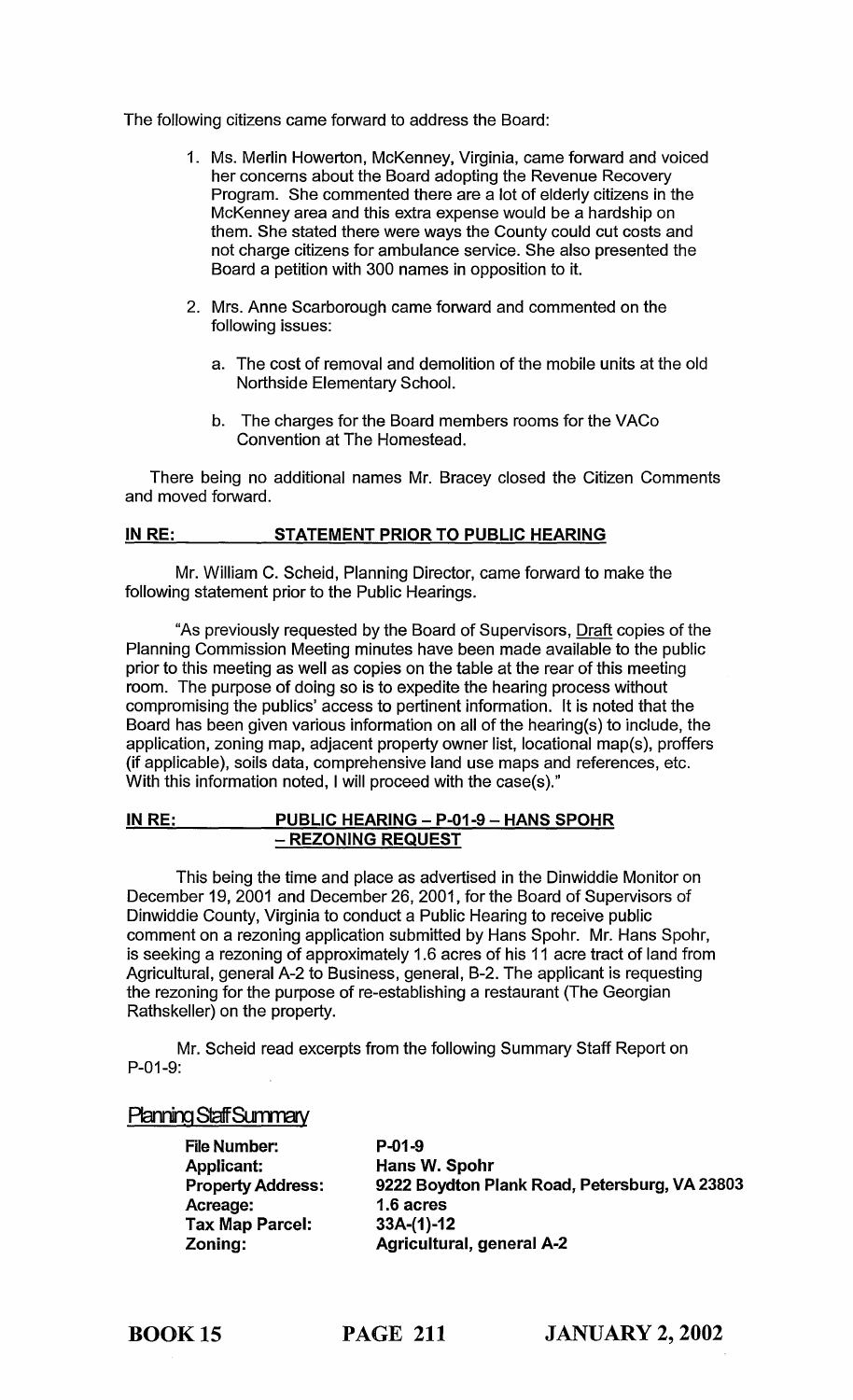The applicant, Mr. Hans Spohr, is seeking a rezoning of approximately 1.6 acres of his 11 acre tract of land from Agricultural, general A-2 to Business, general, B-2. The portion of. the land sought for rezoning is more specifically defined as lot #17 and a 25' strip of lot #18 adjacent to lot #17 as shown by a plat entitled "Map showing subdivision of the Gregory Farm", recorded March 16, 1984. The property address is 9222 Boydton Plank Road and is designated as tax map/parcel 33A(1)12 by the Commissioner of the Revenue's maps. This parcel contains the restaurant, only. The applicant is requesting the rezoning for the purpose of re-establishing a restaurant (The Georgian Rathskeller) on the property. This use is not permitted under the current zoning. While Mr. Spohr is refurbishing the restaurant, he intends to temporarily locate a modular (mobile) food cart on site. The Planning Commission heard this request at their November 11<sup>th</sup> public meeting. During the meeting several issues where raised. In view of the concerns raised, Mr. Spohr agreed to meet with planning staff on site to address the concerns. A meeting was held at the property of Mr. Spohr shortly thereafter. On November 26<sup>th</sup> Mr. Spohr submitted a letter in which he offered proffers addressing the issues raised (a copy of the letter is attached to this report). The Planning Commission reviewed the rezoning request with proffers at their December 12" public meeting. After a brief discussion involving the temporary modular food structure, the Planning Commissioners voted 7-0 to recommend approval of the rezoning with proffers to the Board of Supervisors.

 $\Box$ 

No one came forward to address the Board during the Public Hearing on P-01-9:

There being no citizens wishing to speak Mr. Bracey closed the Public Hearing.

Mr. Bowman stated, be it resolved, that in order to assure compliance with the Virginia Code Section 15.2286 (A) (7) it is stated that the public purpose for which this Resolution is initiated is to fulfill the requirements of public necessity, convenience, general welfare and good fiscal practice. I move to approve, rezoning request P-01-9.

The motion was seconded by Mr. Clay, Mr. Haraway Mr. Clay, Mr. Bowman, Mr. Bracey voting "Aye",

BE IT FURTHER RESOLVED by the Board of Supervisors of Dinwiddie County, Virginia that rezoning request P-01-9, as stated above, is hereby approved, with the following proffers and conditions recommended by the Planning Commission.

- (65) lot #17 and a 25' strip of lot #18 adjacent to lot #17 This property contains the large structure (restaurant and a few attached motel rooms)
- (66) With the following proffers to limit the use of this property to the two (2) uses contained in section 22-185 as follows:
	- (65) restaurants; and
	- (66) hotels and motels

#### IN RE: PUBLIC HEARING  $-$  A-01-1 & A-01-12 AMENDMENT $-$ GROUP HOMES

This being the time and place as advertised in the Dinwiddie Monitor on December 19, 2001 and December 26, 2001, for the Board of Supervisors of Dinwiddie County, Virginia to conduct a Public Hearing to receive public comment on an ordinance to amend the Code of Dinwiddie County to revise the definition of family and adopting definitions for a group home, family day care and a day care center and to place them in the appropriate zoning districts.

BOOK 15 PAGE 211 JANUARY 2, 2002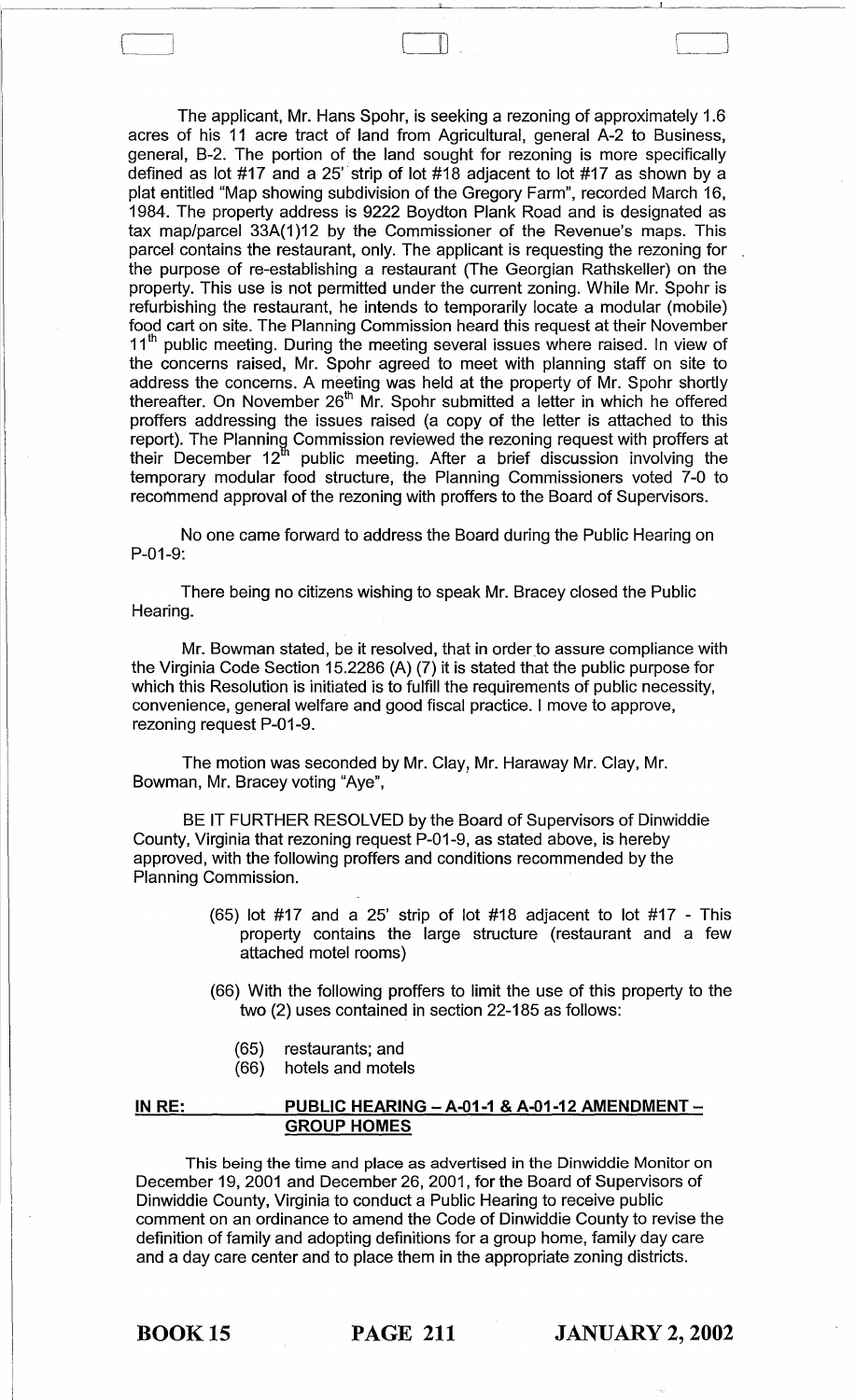Mr. Scheid read excerpts from the following Summary Staff Report on A-01-1 and A-01-12:

| <b>File Number:</b>      | A-01-1 & A-01-12                       |
|--------------------------|----------------------------------------|
| <b>Applicant:</b>        | <b>Planning Department</b>             |
| <b>Property Address:</b> | N/A                                    |
| Acreage:                 | N/A                                    |
| <b>Tax Map Parcel:</b>   | N/A                                    |
| Zoning:                  | This is a zoning code (text) amendment |

These amendments are "house keeping" matters addressing a revised definition of family and adopting definitions for a group home, family day care and a day care center. Additionally, these uses are placed in the appropriate zoning districts. The matter was thoroughly reviewed by legal counsel and is compliant with federal and/or state regulations. The Planning Commission has reviewed this matter for many months and voted to recommend approval to the Board of Supervisors.

Mr. Bracey stated this is a Public Hearing and asked if any citizens wished to speak for or against A-01-1 and A-01-12.

No one came forward to address the Board.

Mr. Bracey closed the Public Hearing for A-01-1 and A-01-12.

Mr. Clay stated, be it resolved, that in order to assure compliance with the Virginia Code Section 15.2286 (A) (7) it is stated that the public purpose for which this Resolution is initiated is to fulfill the requirements of public necessity, convenience, general welfare and good fiscal practice. I move that zoning ordinance amendments A-01-1 and A-01-12 be approved.

The motion was seconded by Mr. Haraway, Mr. Haraway, Mr. Clay, Mr. Bowman, Mr. Bracey voting "Aye",

BE IT ORDAINED by the Board of Supervisors of Dinwiddie County, Virginia that the ordinance amendments A-01-1 and A-01-12, as stated above, are hereby amended as follows:

BE IT ORDAINED BY THE BOARD OF SUPERVISORS of the County of Dinwiddie, that Chapter 22 of the Code of the County of Dinwiddie, Virginia, as amended, be amended and reenacted to read as follows:

Section 22-1. Definitions shall read as follows:

Family: One or more persons related by blood, marriage and / or adoption occupying a premises and living in a single dwelling unit, as distinguished from an unrelated group occupying a boarding house, lodging house, tourist home or hotel. The term "Family" shall also include unrelated persons occupying a single unit so long as the number of such persons does not exceed four  $(4).$ 

Group Home: A residential facility in which no more than eight (8) mentally ill, mentally retarded, developmentally disabled, or handicapped persons (as handicap is defined in the Federal Fair Housing Amendments Act of 1988, 42 U.S.C. - 3601, et seq.) reside, with one or more resident counselors or other staff persons. For the purposes of this section, mental illness, developmental disability and handicap shall not include current, illegal use of or addiction to a controlled substance as such substances are defined in Virginia Code section 54.1-3401 and/or 21 U.S.C. - 3601. For purposes of this section, and unless otherwise required pursuant to 42 U.S.C. - 3601, et seq., the term "residential facility" means any group home or other residential facility for which the Virginia Department of Mental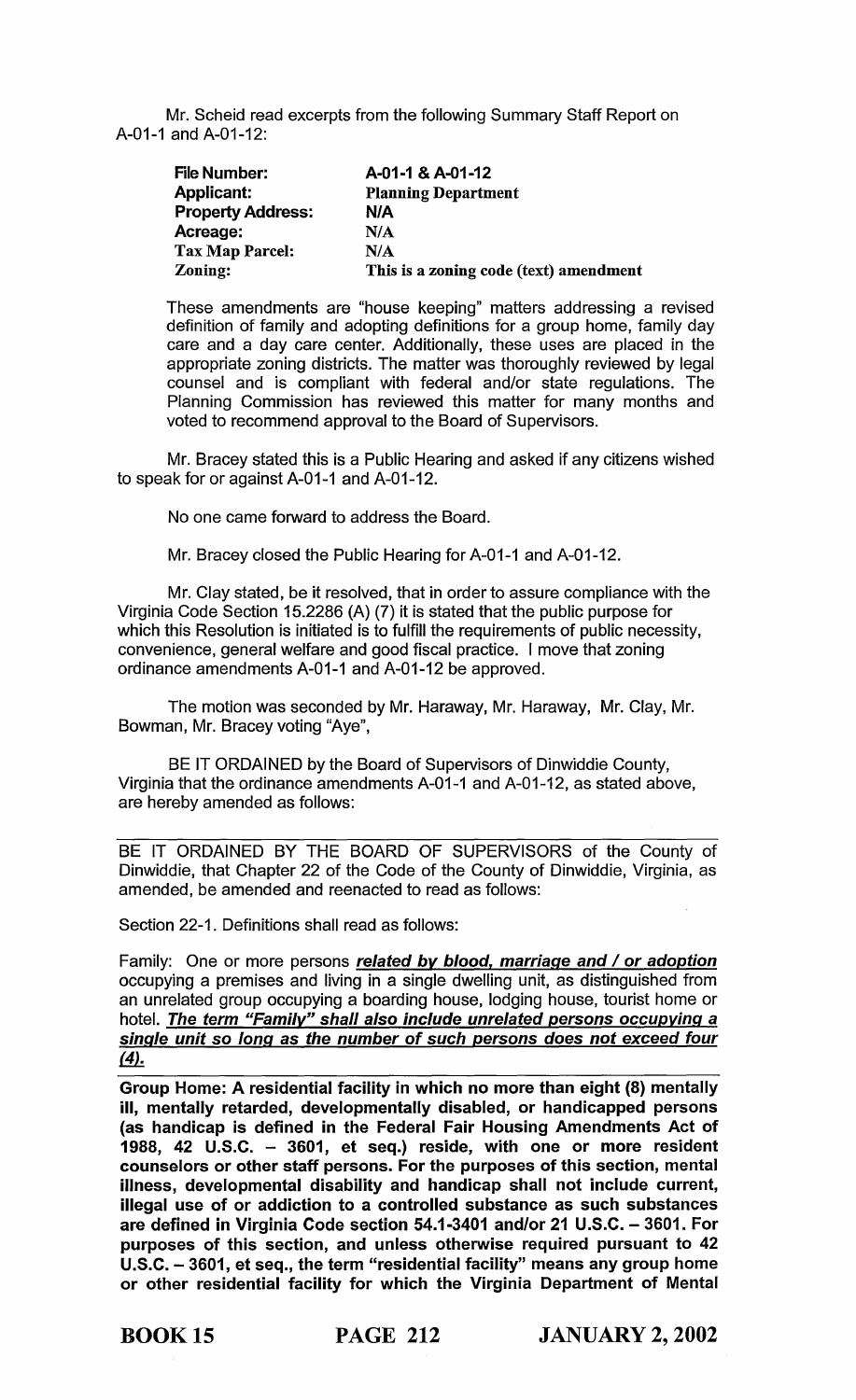Health, Mental Retardation and Substance Abuse Services, and the Virginia Department of Social Services, the Virginia Department of Medical Assistance Services, or any other duly-authorized state or federal agency, is the licensing authority.

II)

Family Day Care: A dwelling unit in which the provider resides that is used to provide care for no more than six (6) children exclusive of the provider's children and children who reside in the home for a portion of the 24-hour day, only.

Day Care Center: Any facility, other than a family day care, operated for the purpose of providing care, protection and guidance to a group of six (6) or more individuals separated from their parents or guardians during a part of the day, only.

The following shall be permitted uses in the appropriate zoning districts:

| Section 22-59,<br>$(A-1)$      | Group Home                                                                                               |
|--------------------------------|----------------------------------------------------------------------------------------------------------|
| Section 22-71.                 | <b>Group Home</b>                                                                                        |
| $(A-2)$                        | <b>Family Day Care</b>                                                                                   |
| Section 22-83.                 | Group Home                                                                                               |
| $(R-R)$                        | <b>Family Day Care</b>                                                                                   |
| Section 22-96.                 | Group Home                                                                                               |
| $(RR-1)$                       | <b>Family Day Care</b>                                                                                   |
| Section 22-114.                | <b>Group Home</b>                                                                                        |
| $(R-1)$                        | <b>Family Day Care</b>                                                                                   |
| <b>Section 22-127</b>          | <b>Group Home</b>                                                                                        |
| $(R-1A)$                       | Family Day Care with conditional use permit                                                              |
| Section 22-140                 | Group Home                                                                                               |
| $(R-2)$                        | Family Day Care with conditional use permit                                                              |
| <b>Section 22-154</b><br>(PRD) | Group Home<br>Family Day Care with conditional use permit<br>Day Care Center with conditional use permit |

This ordinance shall become effective immediately. In all other respects said zoning ordinance shall remain unchanged and in full force and effect.

### IN RE: PUBLIC HEARING - A-01-10 & A-01-11 - CEMETARY AND CREMATORY DEFINITION

This being the time and place as advertised in the Dinwiddie Monitor on December 19, 2001 and December 26, 2001, for the Board of Supervisors of Dinwiddie County, Virginia to conduct a Public Hearing to receive public comment on zoning code amendments to define cemetery, pet cemetery and crematory (pet) as well as providing for their use (with the issuance of a conditional use permit) in the agricultural, general and limited districts, A-1 and A-2.

Mr. Scheid read excerpts from the following Summary Staff Report on A-01-10 & A-01-11:

# Planning Staff Summary

File Number: Applicant:

A-01-10 & A-01-11 Planning Department

BOOK 15

PAGE 212 JANUARY 2, 2002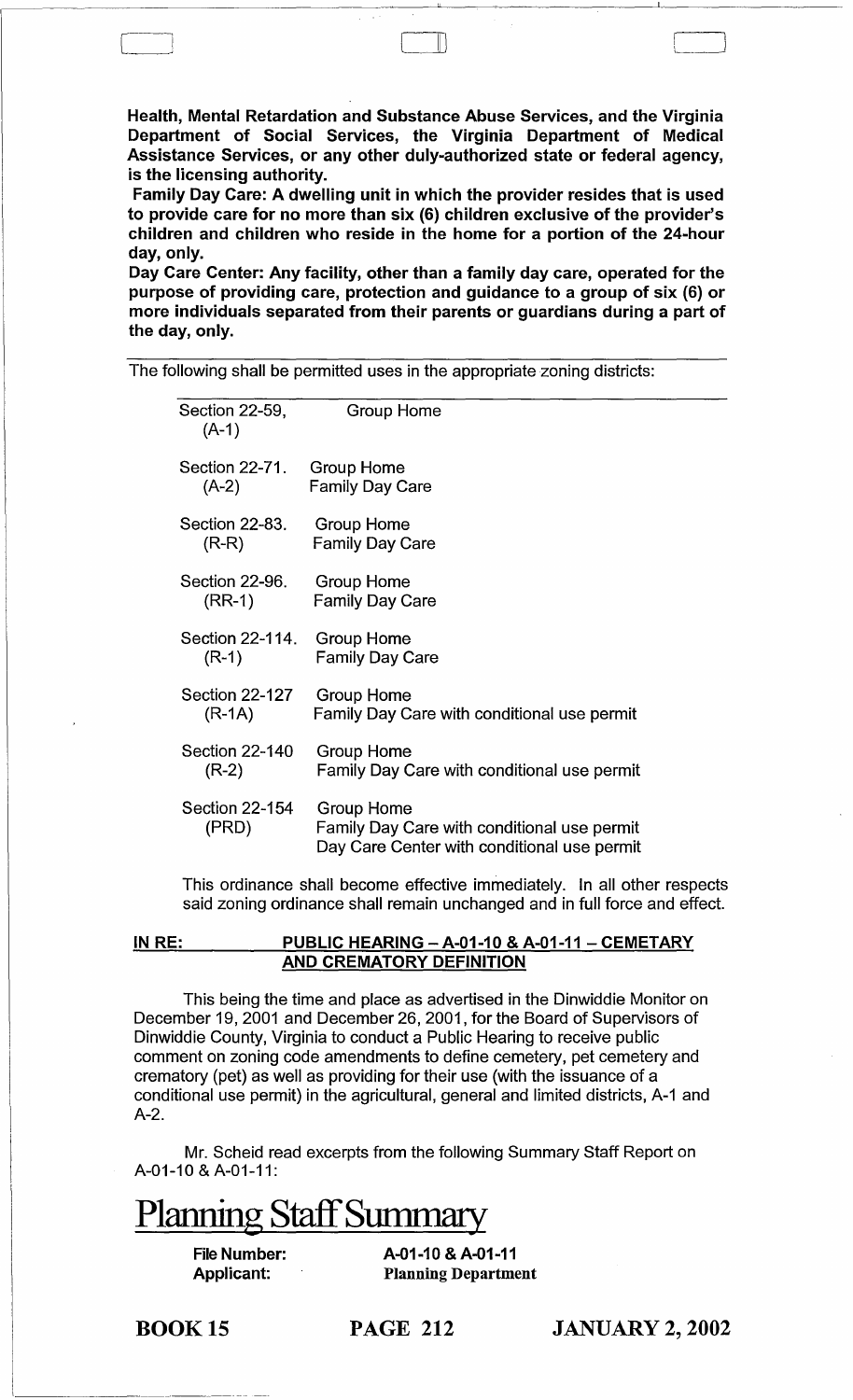| <b>Property Address:</b> | N/A                                    |
|--------------------------|----------------------------------------|
| Acreage:                 | N/A                                    |
| Tax Map Parcel:          | N/A                                    |
| Zoning:                  | This is a zoning code (text) amendment |

These amendments define cemetery, pet cemetery and crematory (pet) as well as providing for their use (with the issuance of a conditional use permit) in the agricultural, general and limited districts, A-1 and A-2. A resident of Dinwiddie County requested this matter for review several months ago. The Planning Commissioners have discussed the matter at several meetings and a few members visited a crematory operation in November. After a brief discussion in their November and December meetings, the Planning Commission voted unanimously to recommend approval to the Board of Supervisors.

Mr. Bracey opened the Public Hearing on A-01-10 and A-01-11. There being no citizens signed up to speak for or against A-01-10 and A-01-11, Mr. Bracey closed the Public Hearing.

Mr. Bracey called for a Motion.

Mr. Haraway stated, be it resolved, that in order to assure compliance with the Virginia Code Section 15.2286 (A) (7) it is stated that the public purpose for which this Resolution is initiated is to fulfill the requirements of public necessity, convenience, general welfare and good fiscal practice. I move that zoning ordinance amendments A-01-10 and A-01-11 be approved.

The motion was seconded by Mr. Clay, Mr. Haraway, Mr. Clay, Mr. Bowman, Mr. Bracey voting "Aye",

BE IT ORDAINED by the Board of Supervisors of Dinwiddie County, Virginia that the ordinance amendments A-01-10 and A-01-11, as stated above, are hereby adopted as follows:

BE IT ORDAINED BY THE BOARD OF SUPERVISORS of the County of Dinwiddie, that Section 22-1 of the Code of the County of Dinwiddie, Virginia, as amended, be amended and reenacted to read as follows:

# Section 22-1. Definitions

Cemetery: A place where human dead and/or human remains are interred whether above or below ground and whether or not in burial plots or a mausoleum.

Cemetery, pet (limited): A place where animal dead and/or remains are interred whether above or below ground and whether or not in a burial plot or a mausoleum. If cremation is performed on site, only one (1) cremation unit shall be permitted, and said unit shall not be capable of exceeding two hundred (200) pounds of animal dead at one time.

In the Agricultural, General, A-2 district, add the following permitted use.

# Section 22-71. Permitted Uses.

(65) Cemetery, pet (limited) with a conditional use permit.

This ordinance shall become effective immediately. In all other respects said zoning ordinance shall remain unchanged and in full force and effect.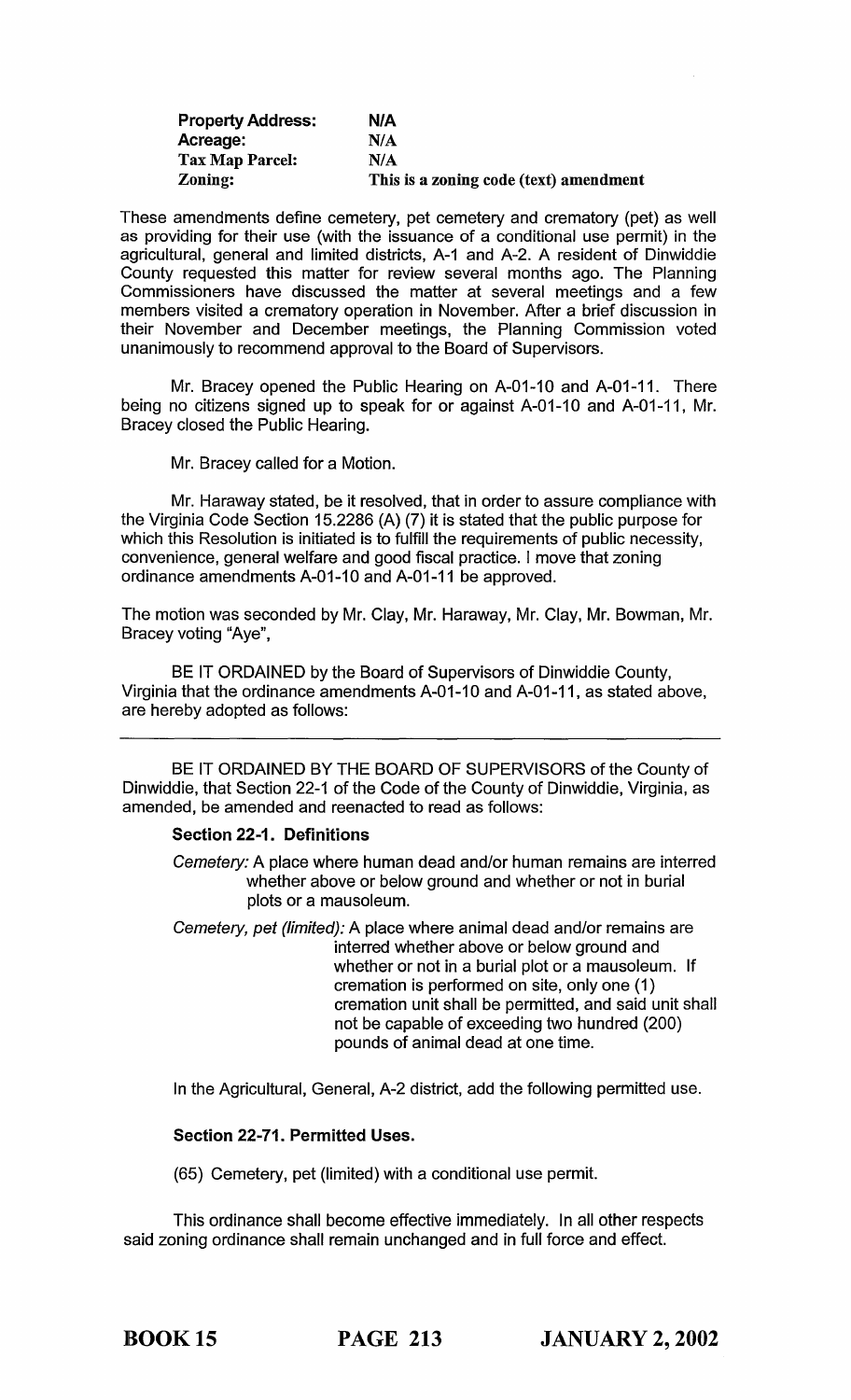#### IN RE: VDOT - ESTABLISHMENT OF A SNOW REMOVAL REIMBURSEMENT ACCOUNT

Mrs. Ralph stated she received a letter from Mr. Richard L. Caywood, Resident Engineer, VDOT, about establishing an accounts receivable with the County to cover the expense of snow removal and minor maintenance items at County facilities. VDOT can no longer provide these services to the County at no cost. VDOT will continue to provide emergency snow removal at County facilities from which emergency vehicles are deployed such as firehouse entrances. This will be done on a request basis.

 $\Box$ 

If the County is open to this arrangement, Mr. Caywood would like to establish a standing accounts receivable for all "off-system" requests for maintenance that VDOT performs at County owned facilities. The work that is performed for the County will be completed at the lowest practical cost. VDOT's primary goal is to be in full compliance with policy and State law, not to generate revenue. The billing will only be for the immediate cost of the work that is performed.

Mrs. Ralph commented if the Board is agreeable to the establishment of this account, she would write a letter of agreement to Mr. Caywood. The account will function in the same manner as the account that was recently established for the paving work at the new County Recreational facility except that the new account will be a standing account. VDOT will generate billings on an as needed basis since the account will not be utilized on a monthly basis.

Upon Motion of Mr. Haraway, Seconded by Mr. Bowman, Mr. Clay, Mr. Haraway, Mr. Bowman, Mr. Bracey voting "Aye",

BE IT RESOLVED by the Board of Supervisors of Dinwiddie County, Virginia that the County Administrator is authorized to write a letter to VDOT to establish a standing accounts receivable for all "off-system" requests for maintenance that VDOT performs at County owned facilities.

#### INRE: AUTHORIZATION FOR SHERIFF'S DEPARTMENT TO ACCEPT GRANT FOR CRIMINAL JUSTICE RECORD SYSTEM IMPROVEMENT

Mrs. Ralph stated the Sheriff's Department has been awarded a grant in the amount of \$24,750 in Federal Funds for the Criminal Justice Record System Improvement Program. The Sheriff's Department will be responsible for the \$8,250 local cash match. She requested authorization to sign the grant.

Upon Motion of Mr. Clay, Seconded by Mr. Haraway, Mr. Clay, Mr. Haraway, Mr. Bowman, Mr. Bracey voting "Aye",

BE IT RESOLVED by the Board of Supervisors of Dinwiddie County, Virginia that the County Administrator is authorized to sign the above stated grant request for the Sheriff's Department. The Sheriff's Department will be responsible for the \$8,250 local cash match within his existing FY02 budget.

#### IN RE: COUNTY ADMINISTRATOR COMMENTS

1. Mrs. Ralph stated that the County Attorney has reviewed the Historical Society's Agreement to display the flag at Pamplin Park and there is nothing that will legally prevent the County from entering into this agreement. The agreement contains a blank space for the amount of insurance coverage the County may want Pamplin Historical Park to obtain on the flag while it is in its possession.

Mrs. Ralph stated there is only one concern that should be noted. The only role that the Historical Society will have will be to contribute up to \$4,500 for the cost of the restoration. The care, possession, and management of the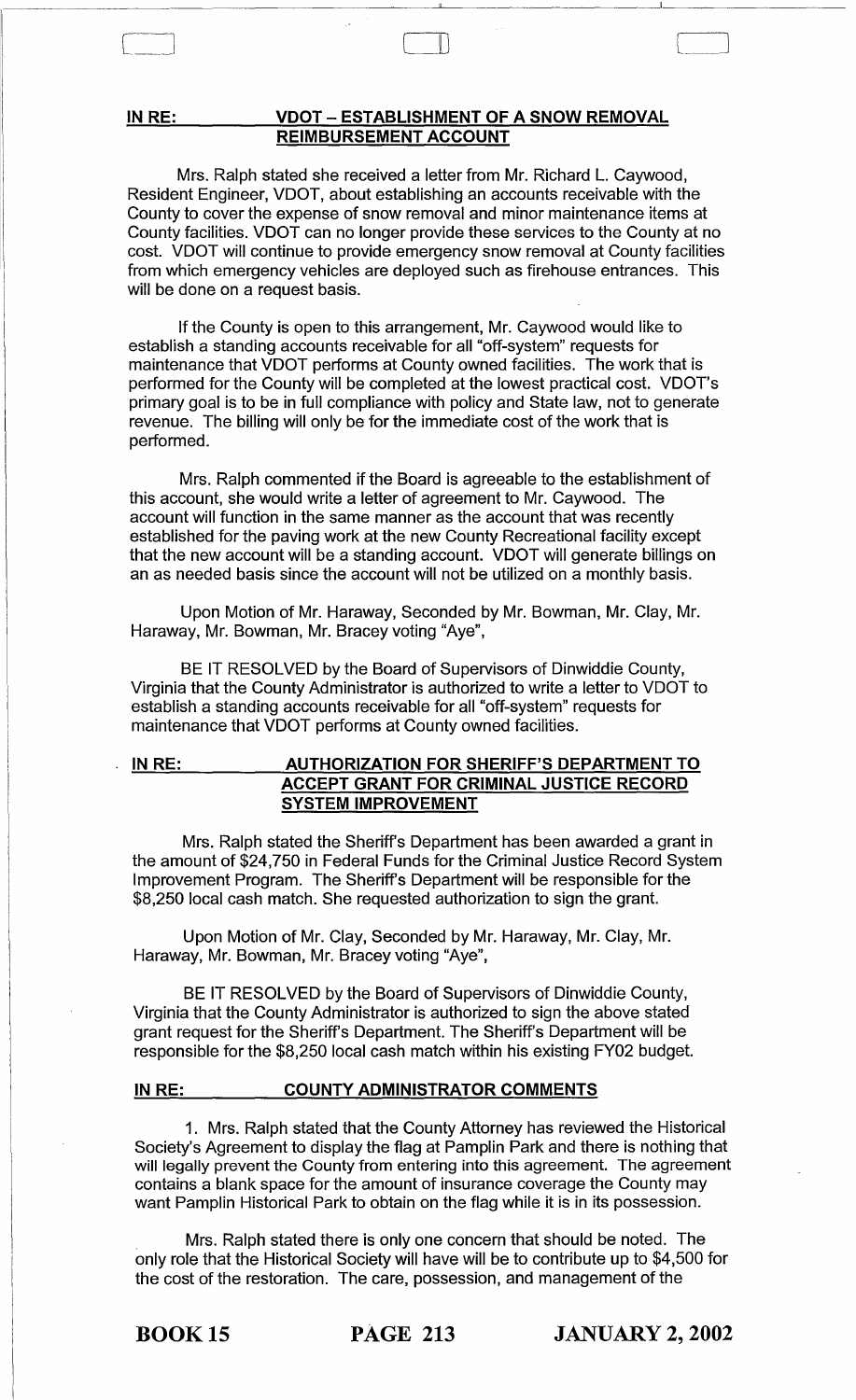restoration of the flag will be in the hands of Pamplin Historical Park. If the Board wishes to entrust the flag to the Historical Society instead of Pamplin Park modifications will have to be made to the agreement. The Board concurred that the agreement is to be with the Historical Society and the County Administrator may sign the agreement.

2. Mrs. Ralph stated Mr. Bowman has requested certificates of appreciation be given to citizens who serve on committees and volunteer their time to the County. She asked whether all the Board members wanted to sign the certificates or if they wanted the Chairman and County Administrator to sign them. The Board replied it would be ok for the Chairman and County Administrator to sign the certificates.

#### IN RE: BOARD MEMBER COMMENTS

- Mr. Bowman He asked Mr. Scheid, Director of Planning if he had an opportunity to check on the conditional use permit for Edgehill Car Wash to see if there was a requirement for a fence. Mr. Scheid replied he had and there was no requirement for fencing at the car wash. However, the owner was going to replace the section of fence that had been removed. Mr. Bowman thanked Mr. Scheid for looking into the matter.
- Mr. Clay No Comments
- Mr. Haraway No Comments
- Mr. Bracey No Comments

#### IN RE: CLOSED SESSION

Mr. Clay stated I move to close this meeting in order to discuss matters exempt under section: § 2.1-3711 A.1; § 2.1-3711 A.7; §2.2-3711 A.3

The purpose of the closed meeting is to discuss subject matters identified as Personnel, Consultation with Legal Counsel and Acquisition of Real Property. Matters to include Administration, Public Safety, Appointments and Public Safety Building Bids.

### Personnel Matters, § 2.1-3711 A.1 of the Code of Virginia,

(candidates for employment OR the assignment, appointment, promotion, performance, demotion, discipline, salaries, compensation, resignation of employees) Administration, Public Safety, and Appointments;

# Consultation with Legal Counsel, § 2.1-3711 A.7 of the Code of Virginia,

(consultation with legal counsel and briefings by staff members and consultants about actual or probable and public discussion would adversely affect the negotiating or litigating posture of the County or Town  $-$  OR  $-$  consultation with legal counsel regarding specific legal matters that require legal advice) Public Safety Building

# Real Property - §2.2-3711 A.3 of the Code of Virginia

Acquisition of real property for public purpose OR the disposition of government owned property where public discussion would jeopardize the County's or Town's bargaining or negotiating position

Mr. Haraway seconded the motion. Mr. Clay, Mr. Haraway, Mr. Bowman, Mr. Bracey voting "Aye" the Board moved into the Closed Meeting at 8:40 P.M.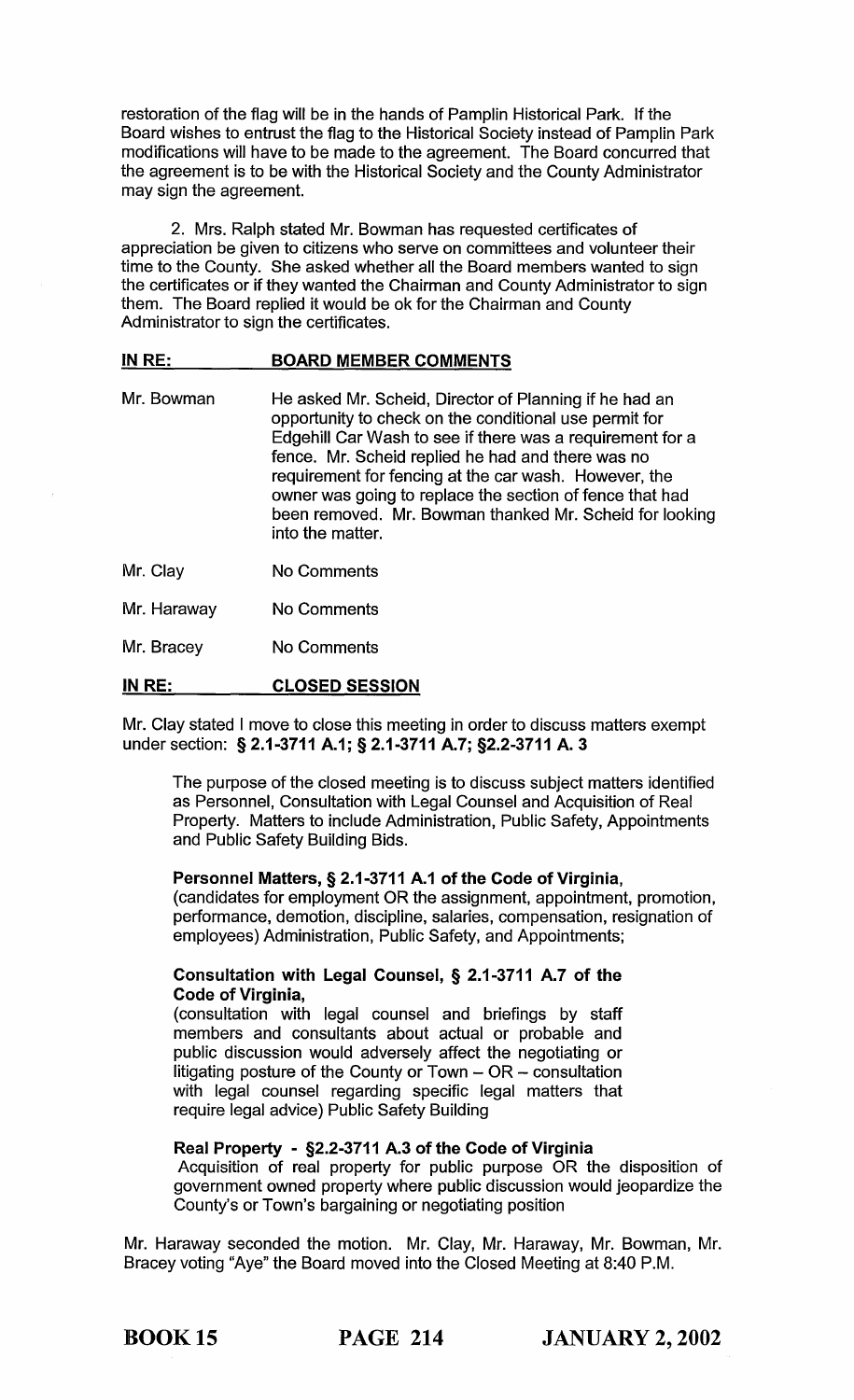A vote having been made and approved the meeting reconvened into Open· Session at 10:09 P.M.

 $\Box$  Ii

# IN RE: CERTIFICATION

Whereas, this Board convened in a closed meeting under § 2.2-3711 A.1, for the purpose of Personnel - County Administration; Public Safety, and Appointments; § 2.2-3711 A.7 - Legal Counsel - Public Safety, and § 2.2-3711 A.3 - Real Property,

And whereas, no member has made a statement that there was a departure from the lawful purpose of such closed meeting or the matters identified in the motion were discussed.

Now be it certified, that only those matters as were identified in the motion were heard, discussed or considered in the meeting.

. Upon Motion of Mr. Clay, Seconded by Mr. Bowman, Mr. Clay, Mr. Haraway, Mr. Bowman, Mr. Bracey voting "Aye", this Certification Resolution was . adopted.

#### IN RE: . PUBLIC SAFETY BUILDING BIDS

. Action on the Public Safety Building bids was postponed to investigate other options and to provide additional information to the Board.

#### IN RE: **ADJOURNMENT**

Upon Motion of Mr. Clay, Seconded by Mr. Haraway, Mr. Clay, Mr. Haraway, Mr. Bowman, Mr. Bracey voting "Aye", the meeting adjourned at 10:13 . P.M. to be continued until 11 :00 A.M. on Wednesday, January 16, 2002 in the Multi-purpose Room of the Pamplin Administration Building.

Edward A. Bracey, Jr., Chairmap

ATTEST: r: *Ulendy Ul*<br>Wendy Weber Re <u>Weber Kalph</u> falph

Interim C6unty Administrator

labr

~~~----~--~--~~----------------~------~--------~------~--~--~--~---~----------~.-----~----